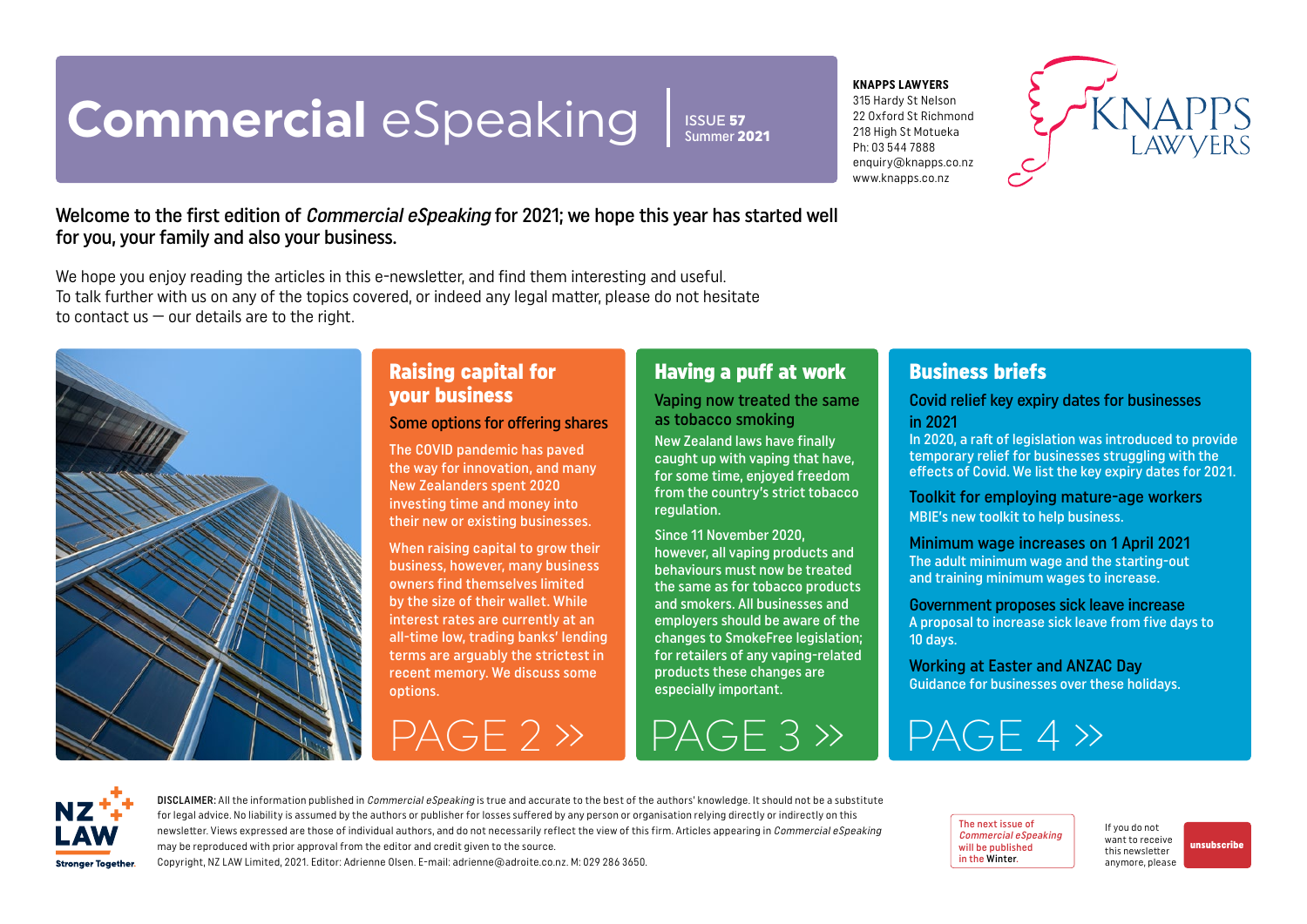## <span id="page-1-0"></span>**Commercial** eSpeaking Issue 57

### Summer <sup>2021</sup> PAGE 2

return to [front page](#page-0-0)

#### Licensed intermediaries

Another commonly-used pathway to raise capital is to use the exemption for licenced intermediaries. These are the licensed crowdfunding or peer-to-peer lending facilitators.

The licenced intermediary acts as a matchmaker for the company seeking capital and an investor looking to invest in a business. This kind of capital raising is limited to \$2 million raised within any 12-month period. While some of the capital raised by the licensed intermediary will be used to 'clip the ticket' as commission, raising capital in this way means your company itself is not required to make any disclosures, and that the licensed intermediary will complete all disclosure and reporting to the FMA on your behalf. The upside is also that it frees up your time as a business owner to focus on investing the funds raised wisely and it shifts the obligation of compliance onto a third party.

#### Small offers

The FMCA's small offers exemption allows you to offer shares to up to 20 shareholders in any 12-month period. The aggregate of all the capital raising must not exceed \$2 million in any 12-month period. These 20 people must meet certain eligibility criteria, and you must ensure that there is no public advertising of your share offer.

## Raising capital for your business

#### Some options for offering shares

The COVID pandemic has paved the way for innovation, and many New Zealanders spent 2020 investing time and money into their new or existing businesses.

When raising capital to grow their business, however, many business owners find themselves limited by the size of their wallet. While interest rates are currently at an all-time low, trading banks' lending terms are arguably the strictest in recent memory.

There are, however, alternatives to using personal funding or borrowings; you can offer shares in the company in exchange for funds (or 'capital').

While this method of capital raising sounds relatively straightforward, it can be a

costly and complex process for business owners to navigate. When a business elects to raise capital by offering shares, it is governed by the Financial Markets Authority of New Zealand (FMA) and the Financial Markets Conduct Act 2013 (FMCA). Broadly, the FMA requires any offer of shares to be accompanied by a full suite of disclosure documents in accordance with the FMCA; these disclosure documents are expensive and time-consuming to prepare. The ongoing reporting associated with these activities is also significant and often requires substantial professional assistance from accountants and lawyers.

#### A lighter option

There is, however, another option that is lighter in its compliance requirements. Business owners can limit their share offer

to investors who meet the eligible criteria of Schedule One of the FMCA. Schedule One offers are frequently the ideal solution to allow a company to raise capital while only making limited disclosure and, in some circumstances, no disclosure at all.

#### Investment by relatives

The easiest, and most frequently used, process is to use the relatives exemption. This rule allows the company to offer shares to immediate relatives of the directors such as spouses/partners, parents, children, siblings, and aunts and uncles, as well as relatives with whom the directors have a step-relationship. There are no limits on the amount of capital a company can raise this way, and no there are no disclosure requirements to either the new shareholder/s or the FMA.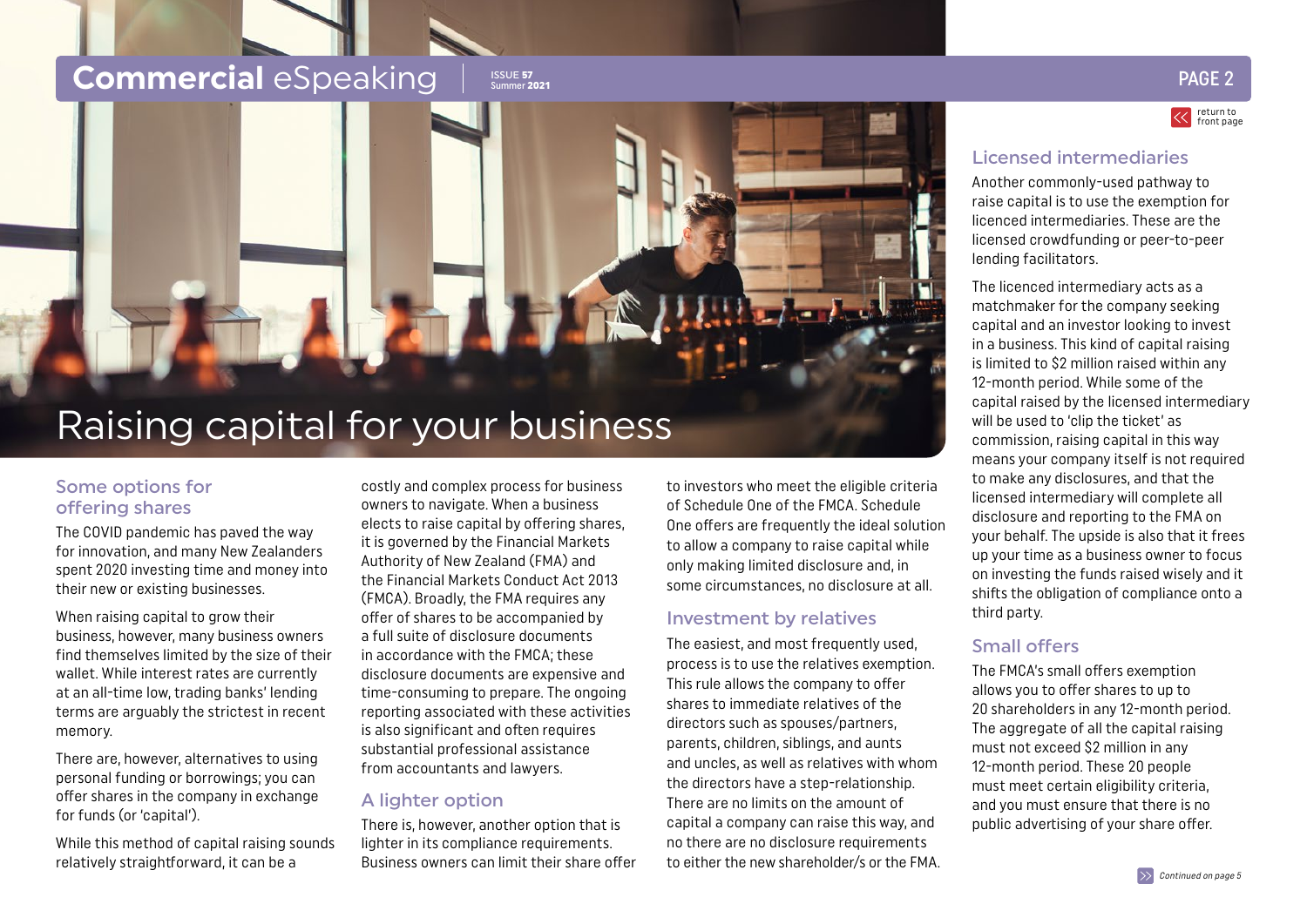### <span id="page-2-0"></span>**Commercial** eSpeaking

ISSUE 57 Summer 2021



return to [front page](#page-0-0)

## Having a puff at work



#### Vaping now treated the same as tobacco smoking

New Zealand laws have finally caught up with vaping (also called e-cigarettes) that have, for some time, enjoyed freedom from the country's strict tobacco regulation.

Since 11 November 2020, however, all vaping products and behaviours must now be treated the same as for tobacco products and smokers. All businesses and employers should be aware of the changes to SmokeFree legislation; for retailers of any vaping-related products these changes are especially important.

The reasons for vaping lagging behind tobacco products (legislatively speaking) were that not only had the technology for vape-related products developed rapidly, but also because encouraging vaping is part of the government's plan to help support smokers switch from tobacco products to

'significantly less harmful alternatives'. You can read more on that **[here](https://www.health.govt.nz/system/files/documents/pages/supporting-smokers-switch-to-significantly-less-harmful-alternatives-21nov2018-redacted.pdf)**.

If you run a business that is already required to be completely smoke-free (such as an early childhood centre, school or public transportation service), under the new legislation **[here](https://www.health.govt.nz/our-work/preventative-health-wellness/tobacco-control/vaping-smokefree-environments-and-regulated-products)**, vaping is now considered to be equally prohibited.

If you run a restaurant or bar, you must take all reasonable steps to ensure that vaping only occurs in the same spaces you already permit smoking – that is, in open areas.

#### Employers

Employers must take all reasonably practicable steps to ensure that no one vapes inside a workplace at any time, and that you provide a vape and smoke-free environment for your employees.

If you allow smoking or vaping inside a work vehicle, you must ensure that members of

the public do not have access to any part of that vehicle and that all staff (including volunteers) who use the vehicle have given written consent to the vaping and/ or smoking in that vehicle. This applies even if those employees or volunteers use the vehicle on an irregular basis. If you do not get their consent, you could be liable for fines under the SmokeFree legislation, as well as potential personal grievance claims from your employees.

#### General retailers

For businesses that retail vaping products (but are not specialist vaping stores), the changes to how vaping products can be sold and marketed are comprehensive. The marketing restrictions that only applied to tobacco now apply to all vaping products.

Since 11 November 2020, non-specialist vape stores are prohibited from having a place name or trading name that signals that vaping products can be purchased; this includes online retailers.

#### More changes to come

Vaping laws may have taken a leap forward, but there are still significant changes to come.

From **11 May 2021**, vaping products or smokeless tobacco products that contain colouring substances cannot be sold in New Zealand.

From **11 August 2021,** unless you are a specialist vape retailer, you will also be prohibited from selling flavours other than tobacco, mint or menthol.

Packaging and labelling restrictions are expected to be regulated in 2021 with public consultation scheduled for early this year; there is a proposed effective date for the regulations of **11 August 2021**.

From **February 2022**, all vaping products must carry notifications similar to tobacco, notifying the consumer of the health dangers of the product. Regulators are creating a database of all 'notifiable' products that will be searchable from **11 August 2021** so businesses and consumers can find out what products are required to carry the notification.

#### Keep up-to-date with changes

All businesses, regardless of whether they are retailers of vaping products or not, should keep up-to-date with changes to the SmokeFree legislation. Managing employee, volunteer and customer spaces are obligations that apply to every business; penalties can be significant.

Please note that rules applying to specialty vaping retailers have not been covered in this article. If you are a speciality retailer for vaping products and you are not familiar or would like some help to navigate these changes, please don't hesitate to contact us.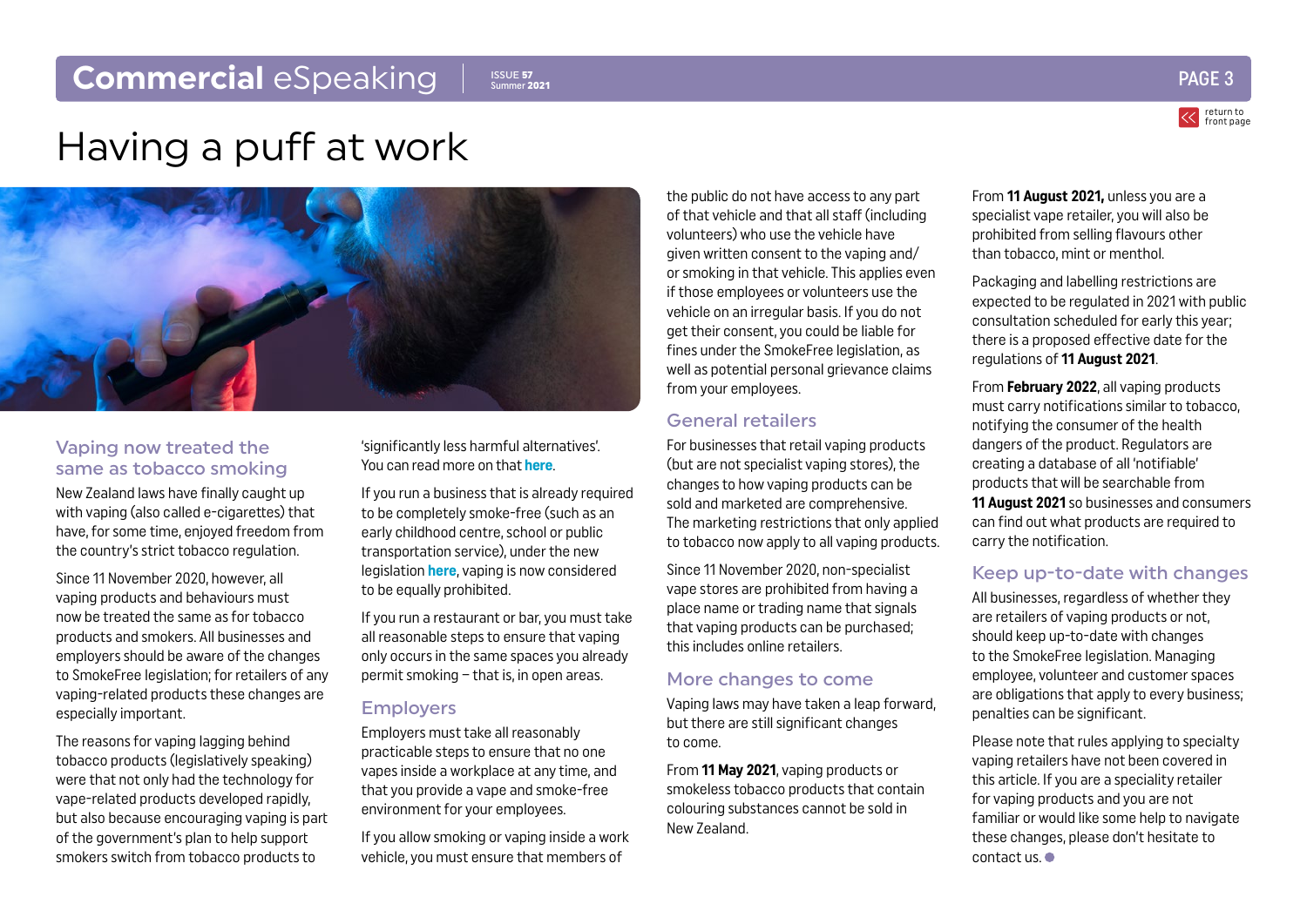### <span id="page-3-0"></span>**Commercial** eSpeaking PAGE 4 Summer 2021 **PAGE 4**  $\frac{1}{2}$

#### ISSUE 57 Summer 2021



## Business briefs



#### Covid relief key expiry dates for businesses in 2021

In 2020, the government introduced a raft of legislation to provide temporary relief for businesses struggling to navigate the effects of the Covid pandemic. Some relief measures, such as the safe harbour for company directors, have already expired, while others will expire this year unless they are renewed. The key expiry dates for 2021 that you should be aware of are:

» **26 March**: Landlords and tenants of commercial premises who could not agree on rental arrangements during the 2020 lockdown period have until

this date to access the government's subsidised arbitration or mediation service to resolve the dispute.

- » **31 March**: Measures allowing companies, incorporated societies and other entities to hold meetings online and make temporary exceptions to their rules.
- » **15 May**: Provisions allowing for electronic signatures when signing security agreements that contain powers of attorney.
- » **22 September**: The requirement for landlords to give 30 working days' notice instead of 10 working days' notice to end a commercial lease where the tenant fails to pay rent.
- » **31 October**: The cut-off date for businesses to enter into the government's business debt hibernation scheme has been extended until 31 October 2021. The scheme allows businesses to have a month of protection from most creditors enforcing their debts, and a further six months' protection if their creditors agree.

If you would like specific advice on how you may be able to use the above measures before they expire, please don't hesitate to contact us.

#### Toolkit for employing mature-age workers

With no compulsory retirement age, New Zealanders are continuing to seek (or retain) their employment as they grow older. It is not unusual to see people in a workplace with ages ranging from late teens to someone who is more than 70 years old. The diversity that a wide range of ages, experience and outlook brings to a workplace can be of huge benefit to an organisation.

Acknowledging this, the Ministry of Business, Innovation & Employment (MBIE) has developed a 'Mature-age workers toolkit' that gives guidance for businesses hiring, developing and retaining working people who are aged 50 years-plus.

#### MBIE's toolkit includes:

- » Skills assessment to see where existing knowledge sits in your business
- $\gg$  Learning and skills policy, with an emphasis on on-the-job learning
- » Case studies
- » Tips on leading age-diverse working people, from young to older
- » A quiz on flexible working in your business, and
- » A job advertisement worksheet to help you keep an open mind and find appropriate candidates.

To read more about the toolkit, click **[here](https://www.business.govt.nz/mature-workers-toolkit/)**.

 $\gg$  [Continued on page 5](#page-4-0)